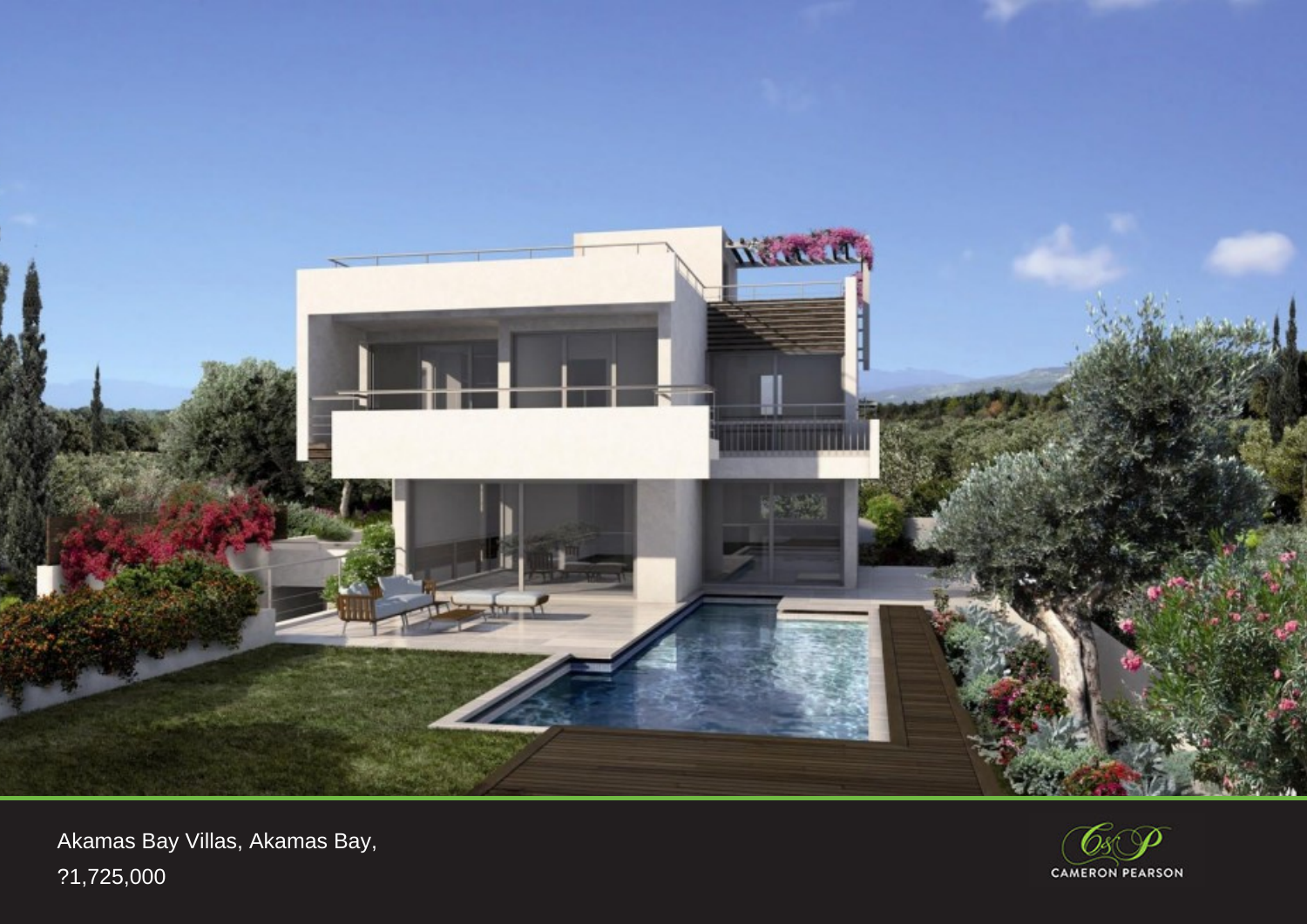



**4 Bedrooms** 5 Bathrooms

Situated in an area of outstanding natural beauty this new development offers you the most exclusive and luxurious living that Cyprus and the Mediterranean have to offer. Each of the 40 contemporary and architecturally designed villas is surrounded by beautiful, lush gardens leading on to the beach. Every villa has its own pool, roof deck, sun terrace and bbq area, they range in size, lay out and price to suit every need. As an added extra you will have access to 24/7 concierge service, property management and other services available exclusively to Akamas Villas.

## • Lift  $\bullet$

- No Main Road
- Ocean View
- Open Plan Kitchen **Patio** Patio
- Porter  $\bullet$
- Lift Modern
	- $\bullet$  No Walk Ups
	- **Orf Street Parking**
	-
- Porter **Porter Resident Parking**